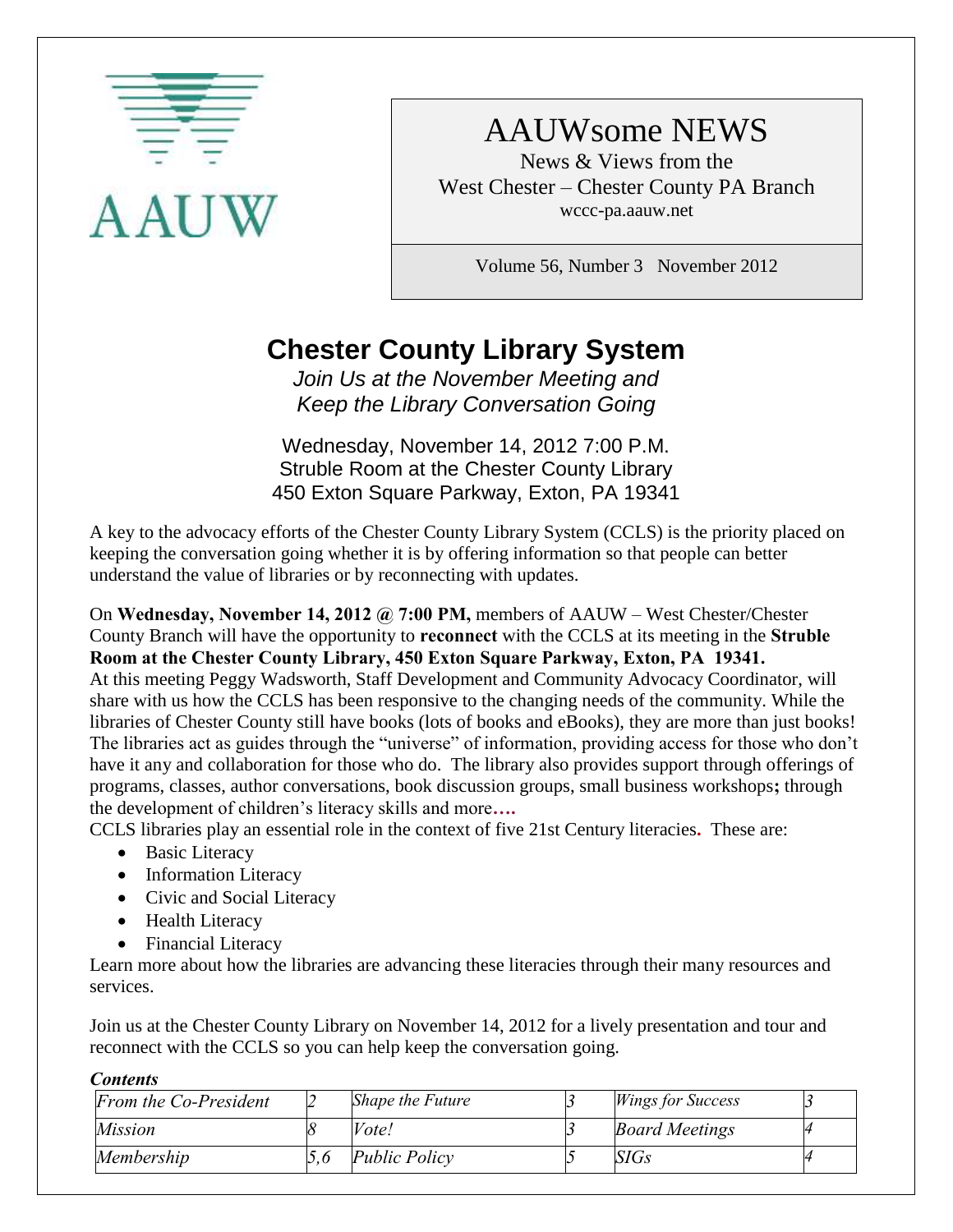## *From the Co-President*

November, 2012

Dear Members,

Time seems to be flying faster than the leaves that are falling! It is nearly Thanksgiving**,** and we are definitely thankful that so many of you have joined AAUW West Chester-Chester County already this year. We were fortunate to have begun the program year in September with 83 paid members, and we have already added a few more names to our membership list.

You might well ask, as we did, what benefit it is to have more members? Well, none, unless it means we also have more attendees at our programs, more participants in our Special Interest Groups, and more people committed to improving equity for women and girls. Don't forget that in addition to all of the enjoyable programs and outings we sponsor, there are also several ways you can get involved at AAUW with helping women who need our support in order to improve the conditions in their lives.

So whether you are new to our group or have been a supporting but inactive member for years, now is the time to get involved! This edition of our newsletter contains information on all our upcoming events for this month and next as well as all the book club, discussion group, and travel group announcements. I'm confident that if you take a look, you'll find something that interests you. We look forward to seeing you at one of our activities very soon.

Sincerely, Fran Pierce, Co-President





**Domestic Violence Center** Donations this month may include nonperishable food items such as canned goods or dry pasta. Questions? Contact Donna Golden: 610-344-0245; goldendonna@verizon.net Thank you for your support.

## **Holiday Party: Progressive Dinner**

The Holiday Party, our December program, will be in the form of a Progressive Dinner this year. Our branch has had such dinners off and on in the past. We begin together with cocktails at one home. Then we break up into groups of about 8 people for dinner at various homes. Finally we regroup at one home for dessert.

To have such a dinner requires hostesses. We need a hostess for cocktails and several hostesses for dinner. The number of people who can attend depends on the number of hostesses. If you are willing to serve as a hostess, please contact Nancy Dore (610-725- 0459[/4dores@comcast.net\)](mailto:4dores@comcast.net).



### **Saturday, December 8, 2012 West Chester Public Library's Holiday Home Tour**

The Library is proud to present a Holiday Home Tour of 10 beautifully decorated homes in the northwest and northeast section of West Chester. The majority of the homes are within the Borough, but if you travel a short distance to home number 1, you will see how it demonstrates what "newer" homes that are being built close to the vibrant center of West Chester are like. This tour features "the old & the new", spanning 130 years of home building history in & around West Chester. The homes date from 1870 to 2000. Each carries its own special charm and history. Mark your calendar and join us as we enjoy the homes whose owners have graciously opened them to the public in order to benefit the West Chester Public Library's Holiday Home Tour. Tickets go on sale October 1st at the Library located at 415 North Church St. West Chester, PA 19380 or online at www.wcpubliclibrary.org.

#### **The snow date is Sunday, December 9, 2012.**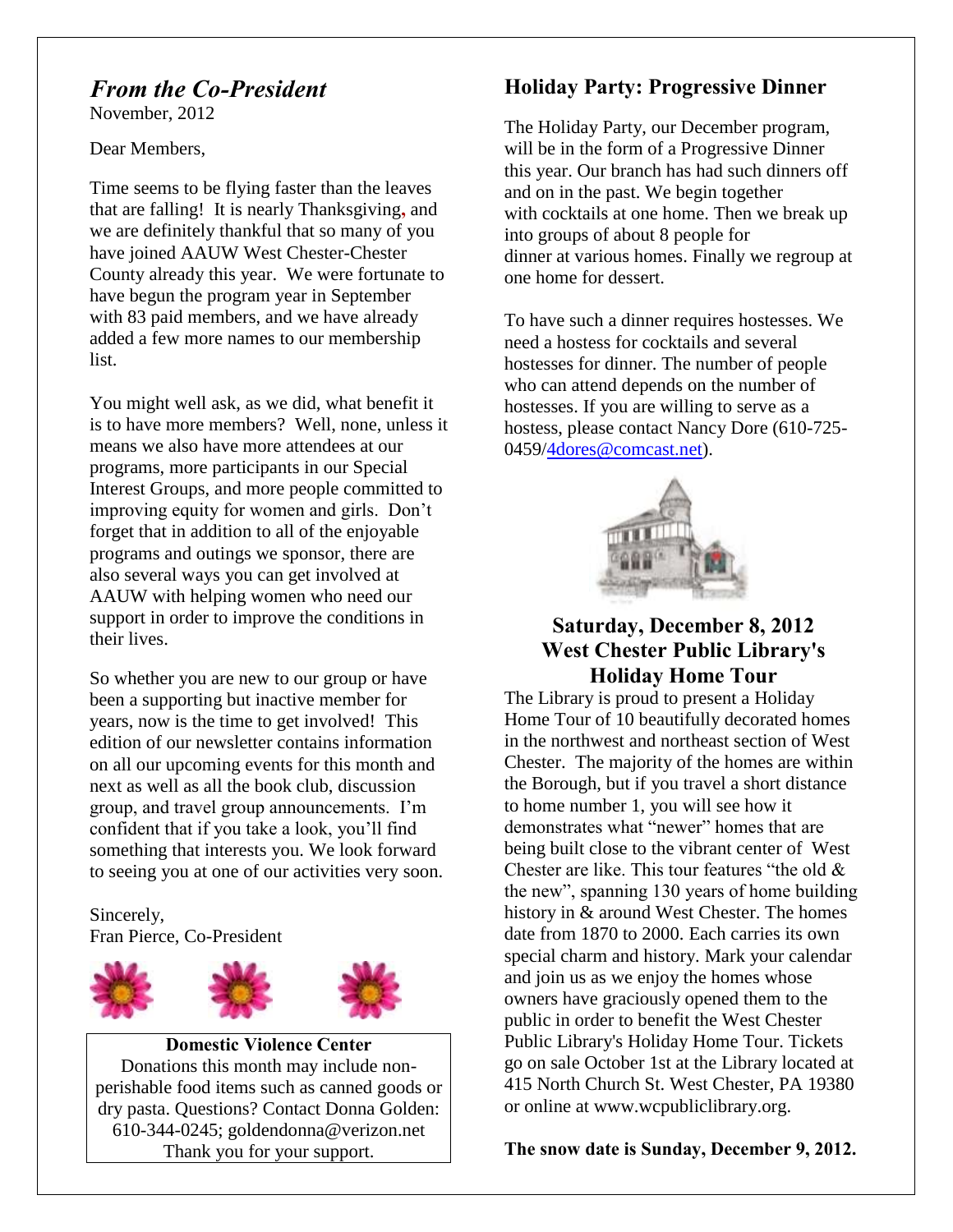## **Legislation and Public Policy (LAPP)**

*Submitted by Ann Duerr*

Our objectives for the 2012-2013 year include:

- support legislation regarding funding for public education
- promote participation in activities that support public libraries
- cooperate with LWV Chester County to increase voter registration and inform women of the issues at stake

We continue to support the *Equal Pay Day Bake Sale* with the West Chester University Women's Club and the Association for Women's Empowerment.

All members who indicated an interest in Political Issues, Public Policy, **and/or** Women's Issues/Legislation (on membership forms) will be contacted by e-mail and also invited to attend an organizational meeting on November  $12<sup>th</sup>$  at 7 P.M. at Peggy Staarman's home.

The present LAPP Committee includes: Ann Duerr, Peggy Staarman (Co-chairs), Kathy Neary, Linda Lang, Mary Dorsey-Bunnell, Elizabetrh Zaayenga and Jean Speiser.



## **Upcoming Meeting**

At our January meeting the program will include a representative from *Wings for Success.* This organization assists women "facing the challenge of securing sustainable income." One way of many ways to support this organization is through donations of clothing and accessories. *Wings for Success* accepts donations on the 2nd Saturday each month from 9:00 AM to noon. They are located on Route 30 in Frazer and across from D'Ambrosia's car dealership. There is special need for shoes, handbags, belts, scarves, jewelry and pantyhose.

For additional information call 610-308-7344 or check<http://www.wingsforsuccess.org/>**.**



## **Getting Out the Vote**

Thanks to all those who participated in Voter Registration Drives at Cheyney University, Exton Square Mall, Valley Forge AAUW Book Sale**,** and West Chester University.

Ann Duerr Marie Dunn Barbara Lathroum Donna Eaves Dorothea Lavigne Donna Golden Lynette McGrath Whitley Harbold Hlonipha Myambo Sandi Kwisz Fran Pierce Linda Lang

Mary Smith

## **Donation to the Alice Lawson Fund**

Kay Philipps'**s** *Social Duplicate Group* donated \$241.00 to the Alice Lawson Fund, which provides a scholarship to a non-traditional student at a local college/university. The donated funds were received from February 2011 through October 2012. The duplicate group consists of both AAUW and non AAUW members. Participating AAUW members are Betty Bradford, Carol Habig, Cynthia Fischer, Jane Schultz, Martina Ossman, Mary Smith, Roni Mullen, and Kay Philipps. This group meets once a month during the day. Members interested in joining should call or e-mail Kay Philipps 610-399-0697; [khp65khp@verizon.net](mailto:khp65khp@verizon.net)

#### *To make a donation*:

[http://www.chescocf.org/funds/Fund%20purpo](http://www.chescocf.org/funds/Fund%20purpose/Alice%20Lawson%20Scholarship%20Fund.htm) [se/Alice%20Lawson%20Scholarship%20Fund.](http://www.chescocf.org/funds/Fund%20purpose/Alice%20Lawson%20Scholarship%20Fund.htm) [htm](http://www.chescocf.org/funds/Fund%20purpose/Alice%20Lawson%20Scholarship%20Fund.htm)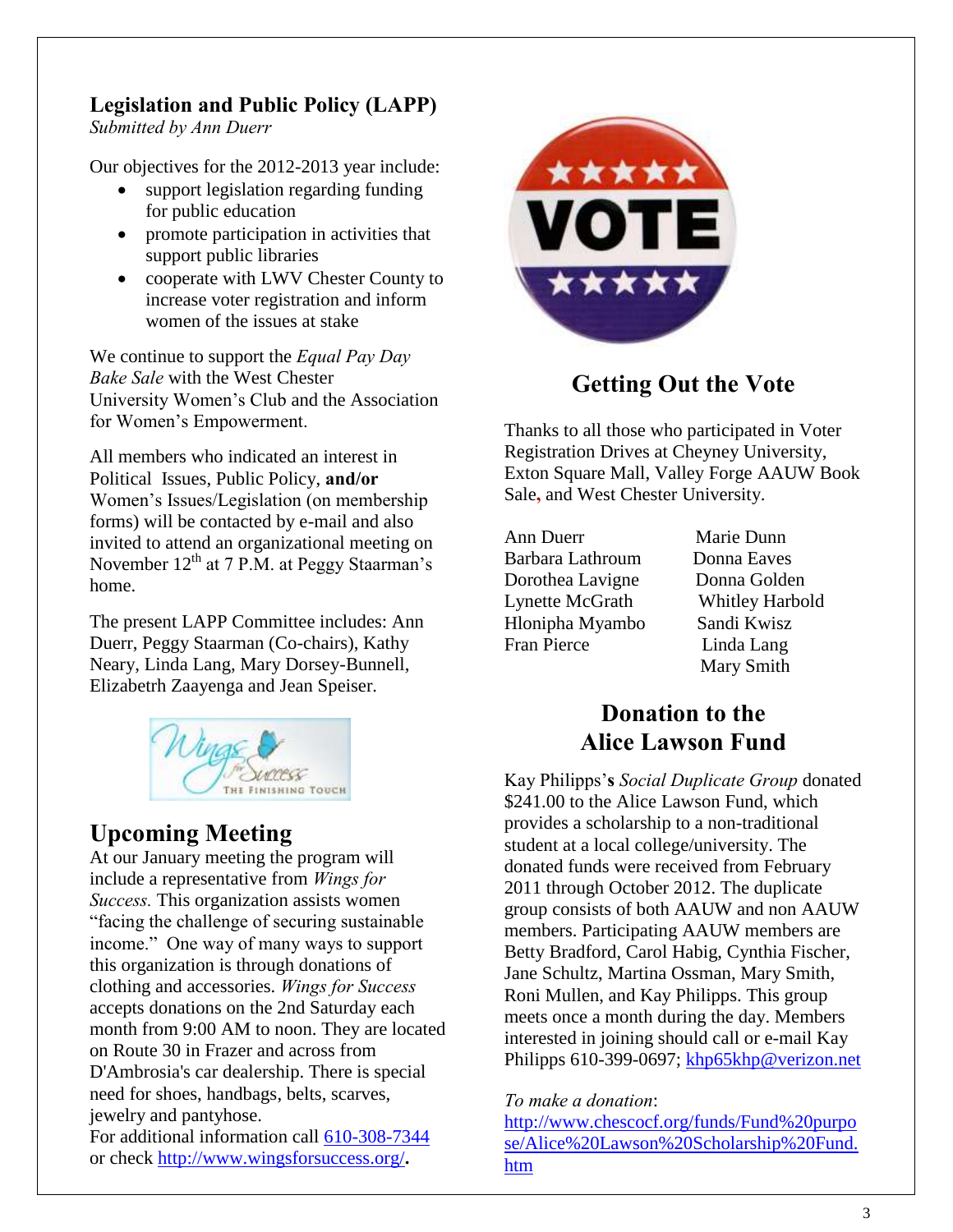## **Branch Board Meetings**

All Board meetings are open to the membership and are held at the Women's Center at West Chester University. Meetings begin at 7:15 pm, are over by 9, and are usually on the first Tuesday of the month.

### **Special Interest Groups**

#### **Couples Bridge**

Meets the  $3<sup>rd</sup>$  Saturday evening monthly at a member's home. We are a social group and welcome all who like to play. Contact the Chair, Carol Habig, at 610-431-9987 or [whabig@verizon.net.](mailto:whabig@verizon.net)

**Lit I, Afternoon Book Discussion**: Meets on the 4th Thursday. Please call Elaine Burgess **at**  610-383-7018 to let her know if you plan to attend.

Lit II Book Group meets on the third Wednesday of the month. This month's meeting will take place on November 28 when the group will discuss the book *My Dream of You* by Nuala O'Faolain. The discussion leader will be Fran Pierce**,** and the hostess will be Lynn Eaton.

#### **Non-Fiction Group**

You may call Paula McGinness for more information at 610-942-4852 (home) or at 610- 273-3303 (work).

New members are always welcome and can join the group by contacting Donna Eaves at 610-692-5277 or at [deaves@live.com.](mailto:deaves@live.com)

#### **Finance Discussion Group**

The Finance Discussion Group meets on the 4th Wednesday of each month at 7:00 p.m. Participants are invited to bring related articles. For information contact Leslie Olson at 610- 793-2938 or at olsonfour@verizon.net.

#### **FIG (Food Interest Group)**

The group dines at various locations that usually include a member's home. Each member brings a dinner item. The group is coed, and singles are welcome. The group meets on the  $2<sup>nd</sup>$  Saturday of each month. If you are

interested, then contact Donna Eaves at 610- 692-5277 or at deaves@live.com**.**

#### **Great Decisions**

For more information on the Great Decisions group, contact Jacky Page at 610-359-9887 or [martin\\_page@msn.com.](mailto:martin_page@msn.com)

#### **TIG (Travel Interest Group):** *AAUW TIGers*

The Travel Interest Group is composed of those who like to go on day trips. We will plan several trips before the end of the year as well as 3 to 4 in the winter and the spring of 2013. Trips are open to all members and guests. Some are limited in numbers.

The contact person is Sue Johnston **(**[sueearlj@verizon.net](mailto:sueearlj@verizon.net) or 610-363-8535). You can call Sue or Roselyn Cadoff with any questions. If you are not on our email list and would like to be or wish to be removed from the list, then please contact Sue.



## **AAUW'S 130th Anniversary Campaign**

Please continue to spread the word! Although this ended June 30, 2012, the rates have been extended through November 30. Graduate students can join for \$18.8**1.**

## **Shape The Future Membership Campaign Continues For 2012-2013**

Individuals who are not previous AAUW members can join AAUW National as a new member for only \$24.50. State and local dues bring the total membership dues to \$45.50 for the first year of membership. Contact Jane Schultz, Membership VP, with names of potential members.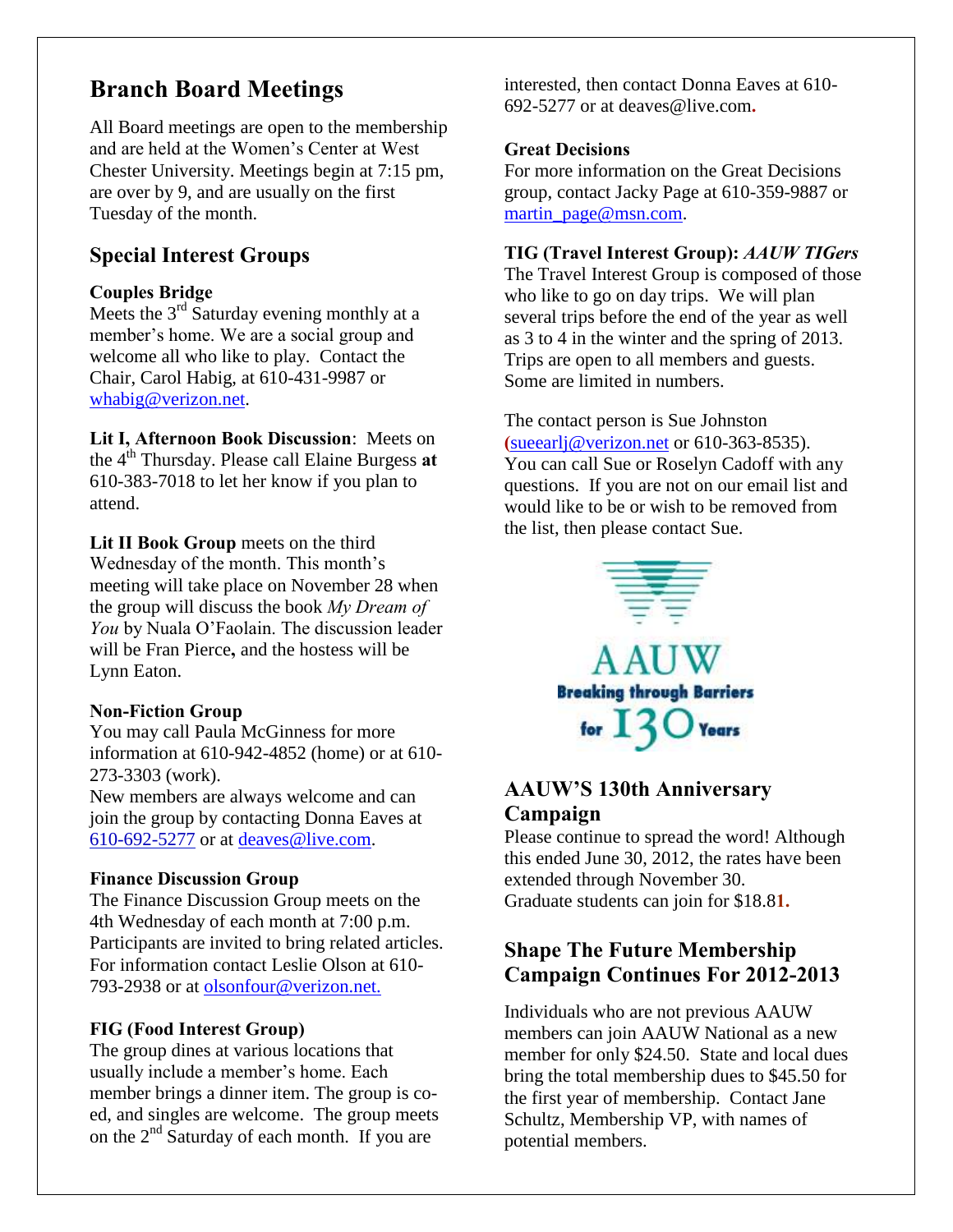## **Membership News**

Welcome to our newest members!

*\*\*These members' information do not appear in the branch handbook*.

#### *Cynthia (Cindy) Dufour*

Home Address: 1012 Radley Drive West Chester, PA 19382 Profession: Retired Infor. Systems Proj. Mgr. Degree: Muhlenberg College, BS Phone: 610-793-3168 (h) E-mail: [radley4@aol.com](mailto:radley4@aol.com) Interests: reading, hiking

#### *Mary Dorsey-Bunnell*

|             | Home Address: 300 Walnut St, Apt. 309, Ridley |
|-------------|-----------------------------------------------|
|             | Park, PA 19078-2425                           |
| Profession: | College Admin./Adjunct Professor/             |
|             | Academic Advisor, Neumann                     |
|             | Univ.                                         |
| Degrees:    | Univ. of Bridgeport, BS                       |
|             | Central Connecticut Univ., MS                 |
| Phone:      | 412-260-2952 (c); 610-358-4284 (o)            |
| E-mail:     | dorseym@meumann.edu                           |
| Interests:  | photography, spectator sports                 |
|             | (baseball, football), political issues,       |
|             | world affairs, women's                        |
|             | issues/legislation                            |

#### *Helen Giberson* (Melbourne)

|             | Home Address: 30 Ludwig's Crossing Ln. |
|-------------|----------------------------------------|
|             | Glenmoore, PA 19343                    |
| Profession: | Retired VP Merrill Lynch               |
| Degrees:    | University of Pennsylvania, AB         |
| Phone:      | 610-321-1680; 484-883-0192 (c)         |
| E-mail:     | hbgiberson@verizon.net                 |
| Interests:  | gardening, travel, bridge,             |
| book group  |                                        |

#### *Carol Zabriskie* (Dane)

| Home Address: | 121 Spur Lane               |
|---------------|-----------------------------|
|               | West Chester, PA 19382      |
| Profession:   | Speech Pathologist          |
| Degrees:      | Trenton State College, MS   |
| Phone:        | 805-558-3125 (c)            |
| E-mail:       | no-way@verizon.net          |
| Interests:    | reading, knitting, boating, |
| cooking       |                             |

## **Membership Outreach**

If you wish to review your records for the *AAUW National*, then check out <http://www.aauw.org/> or use the *Helpline Phone* at 800-326-2289

Once you have accessed the site, go to the Member Center. You will need your Membership Number to change your record information (see directions on page 35 of the branch member handbook). You can find your Membership Number on the address label of the Association publication (Outlook).

*AAUW Mission Statement AAUW advances equity for women and girls through advocacy, education, philanthropy, and research.*

*Norma George* Newsletter Co-Editor 610-872-7567 [ngeorge@cheyney.edu](mailto:ngeorge@cheyney.ecu) *Tamara Hollins* Newsletter Co-Editor 610-399-2256 [thollins@cheyney.edu](mailto:thollins@cheyney.edu) *Nancy Rumfield* Newsletter Co-Editor 610-399-0388 [nrumfield@gmail.com](mailto:nrumfield@gmail.com) *Newsletter email* [aauwsumnews@gmail.com](mailto:aauwsumnews@gmail.com) *Fran Pierce* Branch President 610-594-0625 [franpierce@verizon.net](mailto:franpierce@verizon.net) **Sandi Kwisz** Branch Co-President 610-793-3135 SandraK98@aol.com *Nancy Dore* Program Vice-President 610-725-0459 4dores@comcast.net *Jean Speiser* Program Vice-President 610-692-3227 JeanSpeiser@gmail.com *Jane Schultz* **Membership Vice-President** 610-431-3628 mjschultz46@hotmail.com *Linda Lang* Recording & Corresponding Secretary 610-738-9678 lindalang@comcast.net *Molly Scott* Financial Officer 484-702-7211 [gollymolly44@gmail.com](mailto:gollymolly44@gmail.com) *Branch website* [http://www.aauwchestercountypa.org](http://www.aauwchestercountypa.org/)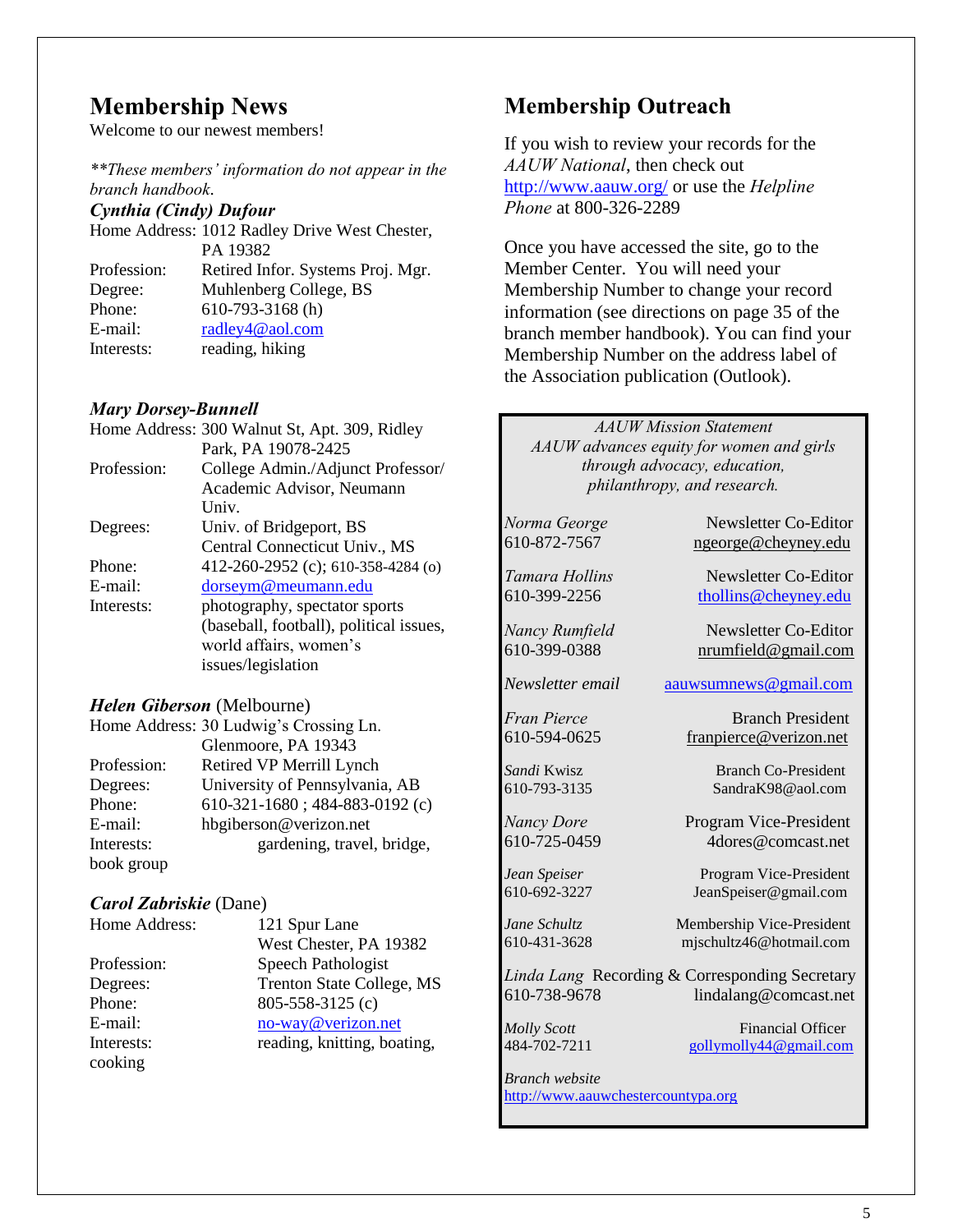## **Guidelines for AAUWsome News…**

1. Deadline for articles is the  $10<sup>th</sup>$  of the month unless noted in newsletter.

2. Board will develop outline/plan for newsletter.

3. Copies of each article must be sent to the President.

4. Articles should be less then 340 words (1 column in 12 pt.) and sent as .doc (Word) files whenever possible.

5. Program information should be available for publication in the month prior to the event. 6. SIG information should be specific (when, where, leader, contact info., program or book). 7. Photos should be sent in .jpg format and should be the best quality possible. Leave

cropping to the editors when possible.

8. Editors must keep newsletter to 10 pages or less (5 printed front and back).

9. Editors must consult with President or designee if newsletter is too long.

10. Circulation Chair will determine number of copies to be printed.

11. Board will review and decide list of Friends who receive printed copies.

12. The newsletter should go to the printer by the  $25<sup>th</sup>$  of the month. Copies should include the Circulation Manager, Person who distributes the e-mail version, and, if requested, other named designees.

### **Help AAUW Save Money**

Each year our editors put together eight informative, attractive, and news-filled issues of our *AAUWsome* newsletter. At current prices, printing and mailing costs exceed \$1.50 a piece per issue, costing over \$12.00 per member per year. For several years, many AAUW members have received their copies via e-mail. Through e-mail they receive the news as soon as it is published. By eliminating the paper copy, they are also making a contribution to a greener environment. If you are not already receiving *AAUWsome* via e-mail and would be willing to do so, please contact Fran Pierce at [franpierce@verizon.net.](mailto:franpierce@verizon.net)

*Interested in submitting an article or have information to share?*

## *We need your News!*

The co-editors of AAUWsome News are delighted to bring you this issue of the newsletter, but … We continue to need input from members!! Please send articles as Word documents. Forward your news articles to the gmail account: [aauwsumnews@gmail.com](mailto:aauwsumnews@gmail.com) Indicate the topic and month in the subject box and cc the President. This is a shared share account, so the co-editors can access your email and keep their work or personal mailboxes from getting filled. It also makes collaborating easier.

Remember that articles for a given month of the newsletter are due on the 12th of the preceding month*.* Please provide all necessary information with your submission.

### **Get Your** *Keystoner* **Online and Help the Environment**

The *Keystoner is the State AAUW Newsletter*  switch to receiving it online*.* You will receive an e-mail notice of the posting with a table of contents and a link to a downloadable copy.

Help the environment and the state organization while avoiding waiting for delivery. Archived issues also are available. To sign up, just fill in the blanks at: <http://www.aauwpa.org/keystoner.html>

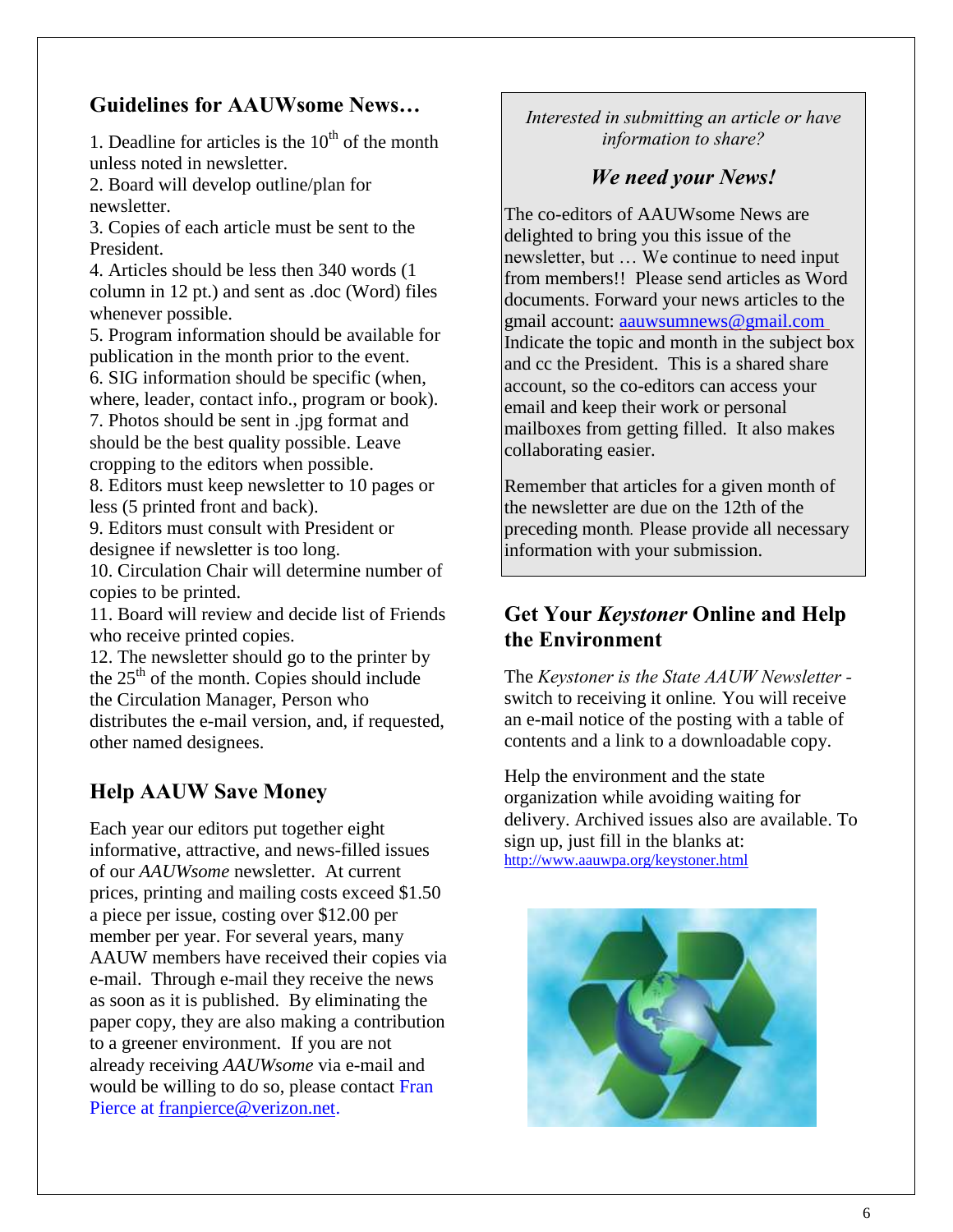*Did you know…it has been less than 100 years since women in the U.S have had the right to vote?*



## **19th Amendment to the U.S. Constitution: Women's Right to Vote**

Passed by Congress June 4, 1919, and ratified on August 18, 1920, the 19th amendment guarantees all American women the right to vote. Achieving this milestone required a lengthy and difficult struggle; victory took decades of agitation and protest. Beginning in the mid-19th century, several generations of woman suffrage supporters lectured, wrote, marched, lobbied, and practiced civil disobedience to achieve what many Americans considered a radical change of the Constitution. Few early supporters lived to see final victory in 1920.

Beginning in the 1800s, women organized, petitioned, and picketed to win the right to vote, but it took them decades to accomplish their purpose. Between 1878, when the amendment was first introduced in Congress, and August 18, 1920, when it was ratified, champions of voting rights for women worked tirelessly, but strategies for achieving their goal varied. Some pursued a strategy of passing suffrage acts in each state—nine western states adopted woman suffrage legislation by 1912. Others challenged male-only voting laws in the courts. Militant suffragists used tactics such as parades, silent vigils, and hunger strikes. Often supporters met fierce resistance. Opponents heckled, jailed, and sometimes physically abused them.

By 1916, almost all of the major suffrage organizations were united behind the goal of a constitutional amendment. When New York adopted woman suffrage in 1917 and President Wilson changed his position to support an

amendment in 1918, the political balance began to shift.

On May 21, 1919, the House of Representatives passed the amendment, and 2 weeks later, the Senate followed. When Tennessee became the 36th state to ratify the amendment on August 18, 1920, the amendment passed its final hurdle of obtaining the agreement of three-fourths of the states. Secretary of State Bainbridge Colby certified the ratification on August 26, 1920, changing the face of the American electorate forever.

This article is from the National Archives at [http://www.ourdocuments.gov/doc.php?flash=true&doc=](http://www.ourdocuments.gov/doc.php?flash=true&doc=63) [63](http://www.ourdocuments.gov/doc.php?flash=true&doc=63) At this site you can also view a photograph of the original amendment document.



## **National Museum of Women in the Arts Celebrates 25th Anniversary**

"The idea for the National Museum of Women in the Arts grew from a simple, obvious, but rarely asked question: Where are all the women artists? Located in the heart of Washington, D.C., the National Museum of Women in the Arts is the only museum in the world dedicated exclusively to recognizing the achievements of women artists. "

On November 4, 2012, legendary singer/songwriter [Melissa Etheridge](http://www.melissaetheridge.com/) will receive NMWA's Award for Excellence in the Performing Arts at this year's event benefiting the Shenson Chamber Music Concerts, NMWA's annual series showcasing women musicians. Melissa Etheridge's impressive contributions to American rock and roll have placed her among the musical greats celebrated in the museum's current exhibition, *[Women](http://www.nmwa.org/exhibitions/women-who-rock)  [Who Rock: Vision, Passion, Power](http://www.nmwa.org/exhibitions/women-who-rock)*. This information is from their website – for additional information: **http://www.nmwa.org**.